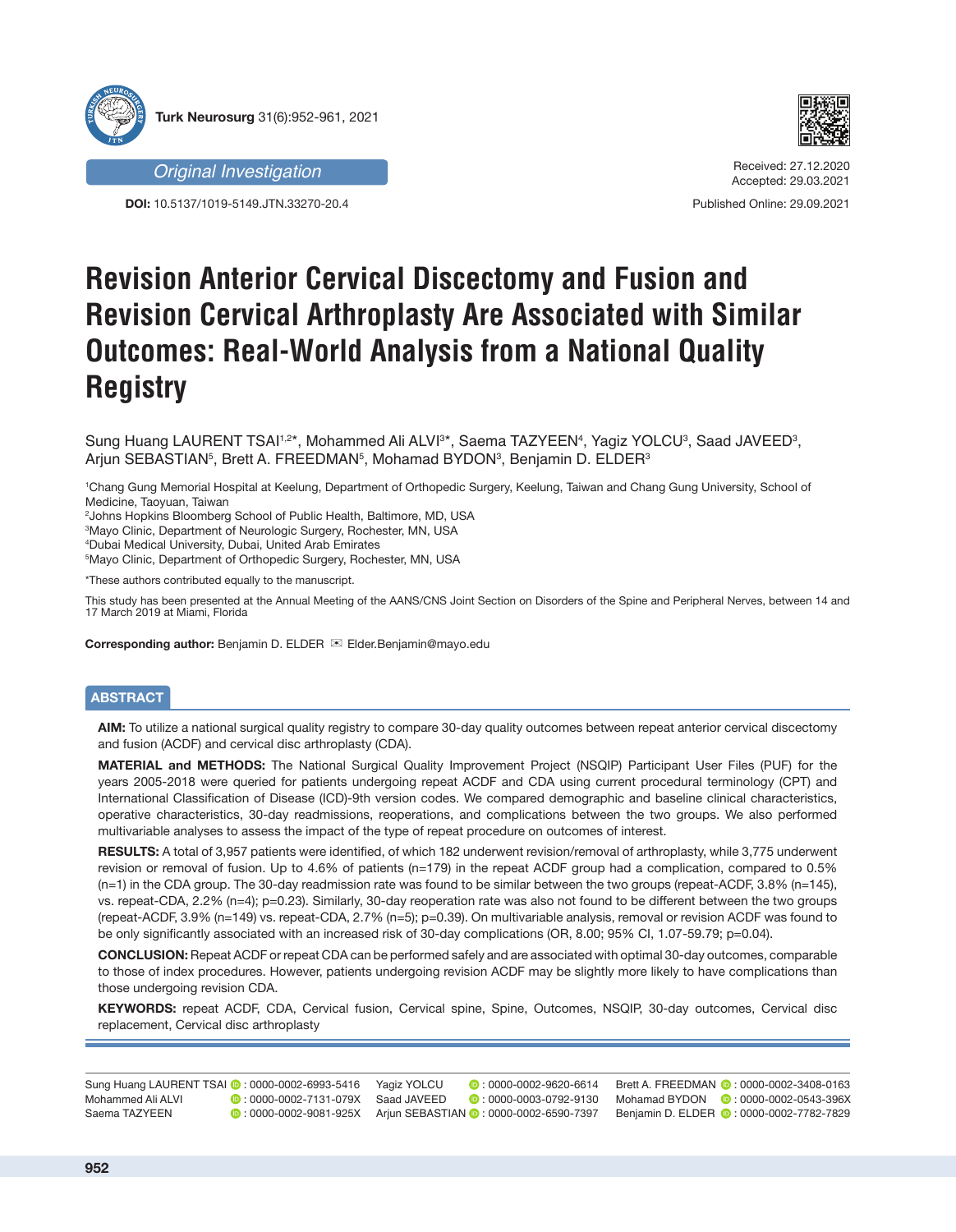merior cervical discectomy and fusion (ACDF) and<br>surgical disc arthroplasty (CDA) are routinely performed<br>surgical approaches for managing degenerative<br>centical pathologies. Both procedures are associated with cervical disc arthroplasty (CDA) are routinely performed surgical approaches for managing degenerative cervical pathologies. Both procedures are associated with excellent outcomes; however, some patients may require reoperation. According to a recent meta-analysis, reoperation rate at the index level was found to be 8% for ACDF and 4% for arthroplasty, while the reoperation rate for adjacent segment disease was found to be 7% for ACDF and 3% for arthroplasty (32).

Some of the most common reasons for reoperation include adjacent segment disease (ASD), infection, recurrent symptoms, dysphagia, kyphosis, and pseudarthrosis ([15,18](https://paperpile.com/c/5uNCRt/SK04j+aGLth)). Reoperations following primary CDA have been attributed to suboptimal patient selection, whereas reoperations after ACDF surgeries are mostly required due to the development of pseudarthrosis and adjacent segment disease ([23,31](https://paperpile.com/c/5uNCRt/ydaci+XJFuJ)). Previous studies have investigated the patient-reported outcomes of revision surgery following ACDF or arthroplasty. However, the current literature is sparse on 30-day quality outcomes following revision ACDF or CDA.

Given the recent shift towards fee-for-value-based healthcare models and the importance of quality outcomes for benchmarking the standard of care delivered to patients undergoing this procedure, we sought to investigate and compare clinical characteristics and 30-day clinical outcomes between patients undergoing revision surgery after ACDF and those undergoing revision procedures after a CDA.

# █ **METHODS**

## **Cohort**

For the current retrospective study, we queried the American College of Surgeons National Surgical Quality Improvement

**Table I:** Current Procedural Codes (CPT) Used for Devices

Program (ACS-NSQIP) participant user files (PUF) for the years 2005-2018. The NSQIP is the largest surgical quality registry, and currently collects data from 708 academic centers. The registry contains data from up to two million surgical records. ([1,3](https://paperpile.com/c/5uNCRt/ANEao+rLd68+P8ZpT)3). The data constitute a random sample of all surgical procedures performed by various surgical specialties at each of the participating institutions. Data abstractors at each site undergo extensive training and are responsible for documenting data every eight days. The registry contains de-identified data; therefore, institutional review board (IRB) approval was neither required nor sought.

### **Inclusion/exclusion**

For the current study, patients were included if they had CPT codes 22864 (removal of total disc arthroplasty (artificial disc), anterior approach, single interspace), 22861 (revision including replacement of total disc arthroplasty (artificial disc), anterior approach, single interspace), 22849 (reinsertion of spinal fixation device), or 22855 (removal of anterior instrumentation) (Table I). For codes 22849, 22855, and 22852, we included only those cases in which the International Classification of Disease (ICD) Clinical Modification (ICD-CM) versions 9 and 10 reflected cervical spine disease. Furthermore, only patients aged 18 years and older were included in the study. We excluded patients who had previously undergone a hybrid procedure; these were identified as cases that had a code for revision or removal of arthroplasty along with a code for revision or exploration of cervical fusion. We also excluded patients who had concurrent CPT codes for cervical corpectomy and lumbar or thoracic spine procedures. Lastly, we excluded patients with a diagnosis code for tumor or spinal epidural abscess.

## **Procedural Groups**

Using various combinations of CPT codes, we identified several procedural groups. For arthroplasty cases, we identified the following groups: 1) only removal of arthroplasty

| <b>Procedure</b>                               | <b>CPT Code(s)</b>                                                             |
|------------------------------------------------|--------------------------------------------------------------------------------|
| Removal Cervical Arthroplasty Device           | 22864                                                                          |
| <b>Revision Cervical Arthroplasty Device</b>   | 22861                                                                          |
| Cervical Arthroplasty                          | 22856, 22858                                                                   |
| Anterior Cervical Discectomy and Fusion        | 22845, 22853, 22552, 22558, 22554, 22846                                       |
| Cervical Corpectomy                            | 63081, 63082, 22854                                                            |
| <b>Exploration of Previous Cervical Fusion</b> | 22830, 49010                                                                   |
| Cervical Laminectomy/Laminoplasty              | 63048, 63045, 63001                                                            |
| <b>Posterior Cervical Fusion</b>               | 22612, 22633, 22614, 22630, 22842, 22610, 22840, 22600, 22632,<br>22843, 22804 |
| <b>Reinsertion of Spinal Fixation Device</b>   | 22849                                                                          |
| Removal of Anterior Instrumentation            | 22855                                                                          |
| Removal of Posterior Instrumentation           | 22850, 22852                                                                   |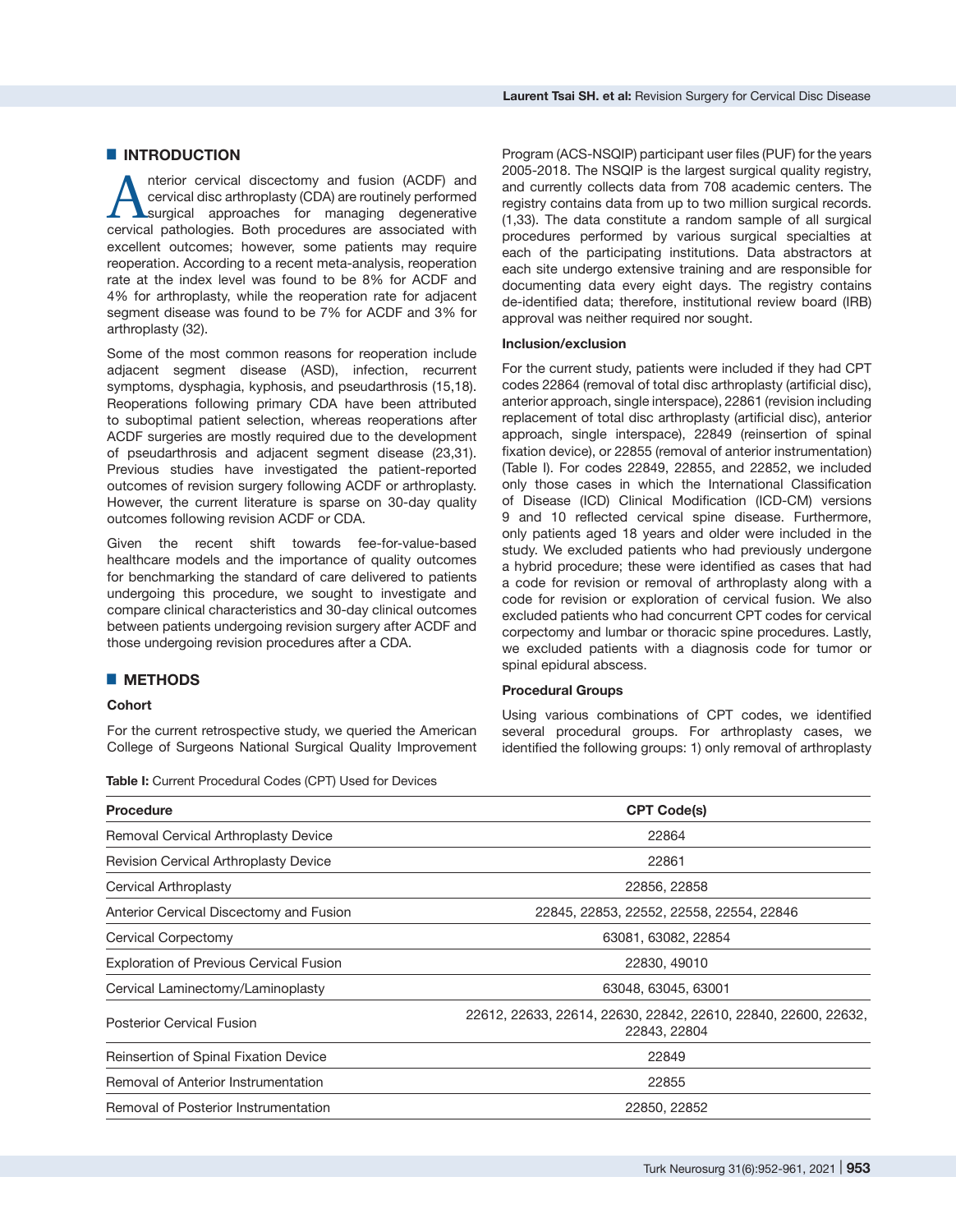device, where only the CPT code for removal of arthroplasty device was present; 2) revision arthroplasty alone, where only the CPT code for revision arthroplasty code was present; 3) removal arthroplasty and fusion, where a CPT code for removal of arthroplasty device was present along with a code for anterior or posterior cervical fusion; 4) revision arthroplasty and fusion, where a code for revision arthroplasty was present along with a code for anterior or posterior cervical fusion; and 5) removal of arthroplasty device, and revision arthroplasty and anterior fusion, where a code each was present for removal arthroplasty device, revision arthroplasty device, and revision anterior fusion. For fusion cases, the following groups were identified: 1) exploration or removal of instrumentation alone, where only the CPT code for exploration of fusion or removal of anterior instrumentation were present; 2) exploration or removal of instrumentation and revision fusion, where a code was present for exploration for removal of anterior instrumentation was present along with a code for revision anterior fusion; and 3) revision fusion only, where only a code for anterior revision fusion was present.

#### **Outcomes of Interest**

Outcomes of interest included complications, readmission, and reoperation within 30 days. Complications included surgical site infection (SSI) (superficial, deep, or organ space infection), bleeding requiring transfusion, deep vein thrombosis (DVT) or pulmonary embolism (PE), sepsis, and septic shock. We have also reported the reasons for readmission and reoperation.

#### **Covariates of Interest**

Covariates of interest included age, sex, race/ethnicity, body mass index (BMI), outpatient or inpatient status, surgeon specialty, smoking status, functional status, diabetes, dyspnea, dialysis, steroid use, bleeding disorder, and disseminated cancer.

#### **Statistical Analysis**

Continuous variables were summarized using means and standard deviation and compared between the revision/ removal arthroplasty and revision/removal fusion groups using t-test or Wilcoxon rank-sum test. Categorical variables were summarized using frequencies and proportions, and were compared between the two groups using chi-square or Fisher's exact tests. We also performed multivariable analysis, adjusting for age, sex, race, comorbidities, surgical specialty, and inpatient or outpatient status, to assess the impact of the groups on outcomes of interest, including complication rate, surgical site infection (SSI), and 30-day readmission and reoperation. Results are presented as odds ratios (ORs) and their 95% confidence intervals. Statistical significance was set at p<0.05. The analysis was performed using R version 3.6.3 (R Foundation for Statistical Computing).

### █ **RESULTS**

#### **Procedure Groups**

A total of 3,957 patients were identified, of which 182 underwent revision/removal of arthroplasty, while 3,775 underwent revision or removal of fusion. Among the patients who underwent revision arthroplasty or removal arthroplasty, 14.3% (n=26) underwent removal of the arthroplasty device alone, 44% (n=80) underwent revision arthroplasty alone, 26.4 % (n=48) underwent removal of arthroplasty and subsequent fusion (anterior fusion, 46 patients; posterior fusion, 2), 14.8% (n=27) underwent revision arthroplasty cervical fusion (anterior fusion, 26 patients; posterior fusion, 1), and 0.5% (n=1) underwent removal of arthroplasty device, revision arthroplasty, and anterior fusion. Among cases that underwent revision or removal of fusion, 62.8% (n=2,369) underwent exploration or removal of anterior instrumentation alone; 2.2% (n=82) underwent exploration or removal of fusion and subsequent fusion, of which 23 (0.6%) patients only had the same level fusion as the removal 27 (0.7%) patients had samelevel revision and extended anterior fusion; 22 (0.6%) patients had same-level anterior revision and posterior fusion; and 22 patients had same-level revision, extended anterior fusion plus posterior fusion; and 35.1% (n=1,324) underwent revision fusion alone without removal of previous instrumentation, of which 471 (12.5%) patients had the same level revision; 188 patients (5%) had same-level revision and extension of anterior fusion, 547 (14.5%) patients had same-level revision and extension of posterior fusion, and 118 (3.1%) patients had same-level revision and extension of both anterior and posterior fusion. The results are summarized in Table II.

#### **Demographic and Clinical Characteristics**

Patients undergoing revision or removal arthroplasty were more likely to be younger (47.7 (SD=11) vs. 55.96 (SD=12), p<0.001), more likely to undergo an outpatient procedure (29.7%, n=54 vs. 16.6%, n=627, p<0.001) and less likely to have diabetes (8.8%, n=16 vs. 16.4%, n=637, p<0.001). No significant differences were observed between the two groups in terms of sex, race/ethnicity, BMI, surgeons' specialty, smoking status, functional status, presence of steroid use, dyspnea, dialysis, bleeding disorder, and disseminated bleeding. The results are summarized in Tables III and IV.

#### **Thirty-day outcomes:**

Up to 4.4% of patients (n=167) in the removal or revision fusion group had at least one complication, compared to 0.5% (n=1). The most common complication in the removal or revision fusion group was sepsis n=39, 1%), followed by deep SSI, organ-space SSI (0.9%, n=33) and DVT (0.8%, n=32). The only patient with a complication in the removal or revision arthroplasty group had deep SSI (Table V).

The 30-day readmission rate in the removal or revision fusion group was  $3.8\%$  (n=145), compared to  $2.2\%$  (n=4) in the revision or removal arthroplasty group; the difference was not significant (0.23). Similarly, the 30-day reoperation rate was 3.9% (n=149) in the removal or revision fusion group compared to 2.7% (n=5) in the removal or revision arthroplasty group; the difference was not significant (Table VI).

On multivariable analysis, removal or revision fusion was found to be significantly associated with an increased risk of 30-day complications (OR: 8.00; 95% CI: 1.07-59.79; p=0.03) (Table VII).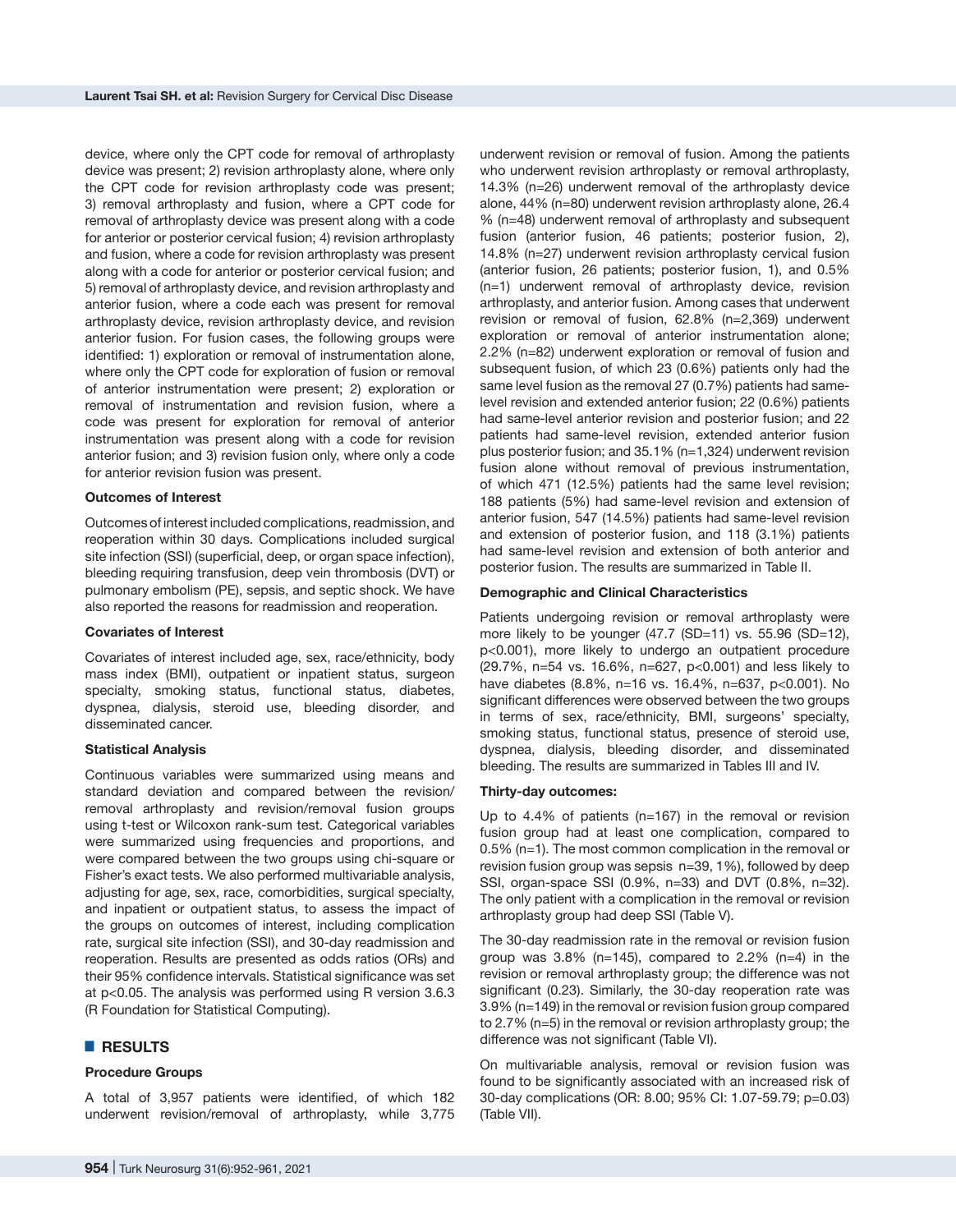#### **Reasons for Readmission and Reoperation**

The most common cause of readmission in the removal or revision fusion group was wound-related complications (1.5%, n=54), followed by postoperative pain (0.16%, n=9), implant complications, and DVT/PE ( 0.15%, n=8). Two patients (1%) in the removal or revision arthroplasty group were readmitted due to postoperative pain, while one patient was admitted due to DVT/PE and another was admitted for an unrelated cause (Table VIII).

The most common revision procedure in the removal or revision fusion group was wound-related procedures (1.2%, n=53), followed by revision fusion (1%, n=42), dysphagia-related procedures (0.2%, n=9), and revision decompression (0.2%, n=8). Two patients in the removal or revision arthroplasty

group underwent revision arthroplasty within 30 days (1%), while one patient underwent a revision decompression and another underwent a wound-related procedure.

# █ **DISCUSSION**

In a recent meta-analysis, the average revision rate for CDA was reported to be 3.88%, compared to 8.19% for ACDF [\(5](https://paperpile.com/c/5uNCRt/9pCCG),3[2\)](https://paperpile.com/c/5uNCRt/XD8ye). While we were unable to delineate the level at which the repeat surgery was performed (same-level vs. adjacent level), previous studies have reported higher rates for both samelevel and adjacent segments after an ACDF, compared to CDA (2,10,16,30). However, the outcomes of the second surgery have not been reported in the literature.

**Table II:** Operation details of Removal / Revision of Cervical Arthroplasty and Removal / Revision of Cervical Instrumentation

| <b>Variable</b>                                                              | n (% within group) |
|------------------------------------------------------------------------------|--------------------|
| 1. Cervical Arthroplasty Removal / Revision (N=182)                          |                    |
| Only removal of arthroplasty device                                          | 26 (14.3)          |
| Revision arthroplasty only                                                   | 80 (44.0)          |
| Removal arthroplasty and fusion                                              | 48 (26.4)          |
| Anterior fusion                                                              | 46 (25.3)          |
| Posterior fusion                                                             | 0(0.0)             |
| Anterior fusion and Posterior fusion                                         | 2(1.1)             |
| Revision arthroplasty and fusion                                             | 27 (14.8)          |
| Anterior fusion                                                              | 26 (14.3)          |
| Posterior fusion                                                             | 0(0.0)             |
| Anterior fusion and Posterior fusion                                         | 1(0.5)             |
| Removal of arthroplasty device and revision arthroplasty and anterior fusion | 1(0.5)             |
| 2. Cervical Instrumentation Removal / Revision after ACDF (N=3775)           |                    |
| Exploration/removal instrumentation only                                     | 2356 (62.4)        |
| Anterior instrumentation                                                     |                    |
| Exploration/removal instrumentation and revision fusion                      | 82(2.2)            |
| No extension                                                                 | 23(0.6)            |
| Extended anterior fusion                                                     | 27(0.7)            |
| Posterior fusion                                                             | 22(0.6)            |
| Extended anterior fusion and posterior fusion                                | 10(0.3)            |
| <b>Revision fusion only</b>                                                  | 1324 (35.1)        |
| No extension                                                                 | 471 (12.5)         |
| <b>Extended anterior fusion</b>                                              | 188 (5.0)          |
| Posterior fusion                                                             | 547 (14.5)         |
| Extended anterior fusion and posterior fusion                                | 118(3.1)           |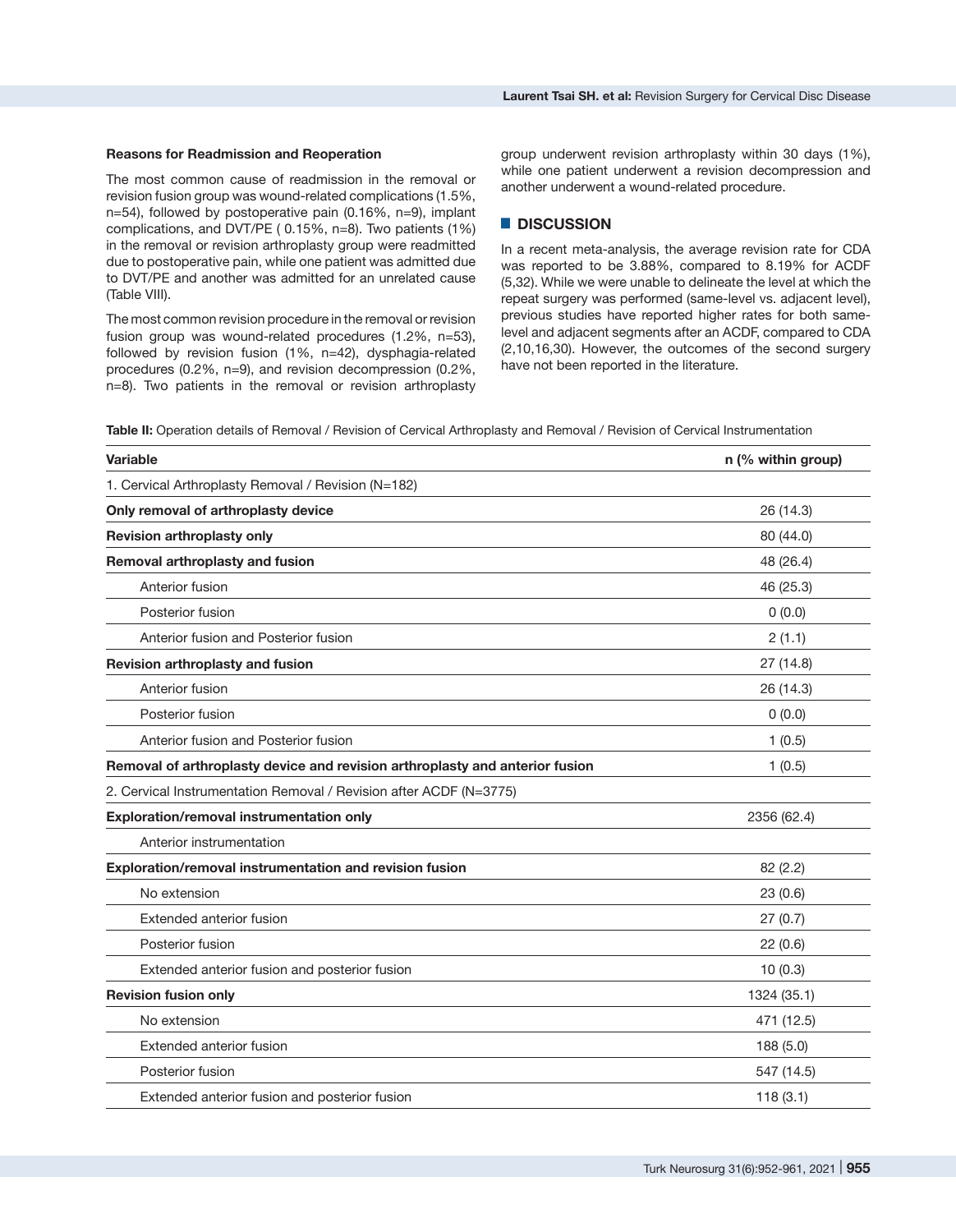**Table III:** Demographics Between Patients Undergoing Removal / Revision of Cervical Arthroplasty and Removal / Revision of Cervical **Instrumentation** 

|                                       | All<br>$N = 3957$ | <b>Cervical</b><br><b>Arthroplasty</b><br>$N = 182$ | <b>Cervical</b><br><b>Instrumentation</b><br><b>Removal / Revision Removal / Revision</b><br>$N = 3775$ | p       |
|---------------------------------------|-------------------|-----------------------------------------------------|---------------------------------------------------------------------------------------------------------|---------|
| Age (Mean, SD)                        | 55.57 (12.1)      | 47.70 (11.0)                                        | 55.96 (12.0)                                                                                            | < 0.001 |
| Gender, n (%)                         |                   |                                                     |                                                                                                         | 0.068   |
| Female                                | 2216 (56.0)       | 90 (49.5)                                           | 2126 (56.3)                                                                                             |         |
| Male                                  | 1741 (44.0)       | 92 (50.5)                                           | 1649 (43.7)                                                                                             |         |
| Race/ethnicity, n (%)                 |                   |                                                     |                                                                                                         | 0.087   |
| White                                 | 3233 (81.7)       | 142 (78.0)                                          | 3091 (81.9)                                                                                             |         |
| <b>Black or African American</b>      | 360 (9.1)         | 19 (10.4)                                           | 341 (9.0)                                                                                               |         |
| Asian                                 | 37(0.9)           | 4(2.2)                                              | 33(0.9)                                                                                                 |         |
| American Indian or Alaska Native      | 18(0.5)           | 3(1.6)                                              | 15(0.4)                                                                                                 |         |
| Native Hawaiian, or Pacific Islander, | 4(0.1)            | 0(0.0)                                              | 4(0.1)                                                                                                  |         |
| Other or unknown                      | 305(7.7)          | 14(7.7)                                             | 291 (7.7)                                                                                               |         |
| <b>BMI (Mean, SD)</b>                 | 29.98 (6.6)       | 29.72 (5.6)                                         | 29.99 (6.6)                                                                                             | 0.59    |
| Patient Status, n (%)                 |                   |                                                     |                                                                                                         | < 0.001 |
| Inpatient                             | 3276 (82.8)       | 128 (70.3)                                          | 3148 (83.4)                                                                                             |         |
| Outpatient                            | 681 (17.2)        | 54 (29.7)                                           | 627 (16.6)                                                                                              |         |
| Surgeon Specialty, n (%)              |                   |                                                     |                                                                                                         | 0.13    |
| Neurosurgery                          | 2410 (60.9)       | 111 (61.0)                                          | 2299 (60.9)                                                                                             |         |
| Orthopedics                           | 1490 (37.7)       | 69 (37.9)                                           | 1421 (37.6)                                                                                             |         |
| Other                                 | 57(1.4)           | 2(1.1)                                              | 55(1.5)                                                                                                 |         |
| Readmission, n (%)                    | 149 (3.8)         | 4(2.2)                                              | 145 (3.8)                                                                                               | 0.26    |
| Reoperation, n (%)                    | 154 (3.9)         | 5(2.7)                                              | 149 (3.9)                                                                                               | 0.41    |

Table IV: Comorbidities and Clinical Characteristics Between Patients Undergoing Removal / Revision of Cervical Arthroplasty and Removal / Revision of Cervical Instrumentation

|                            | All<br>$N = 3957$ | <b>Cervical</b><br>Arthroplasty<br>$N = 182$ | <b>Cervical</b><br>Instrumentation<br><b>Removal / Revision Removal / Revision</b><br>$N = 3775$ | р     |
|----------------------------|-------------------|----------------------------------------------|--------------------------------------------------------------------------------------------------|-------|
| Smoker, n (%)              |                   |                                              |                                                                                                  | 0.24  |
| No.                        | 2918 (73.7)       | 141 (77.5)                                   | 2777 (73.6)                                                                                      |       |
| <b>Yes</b>                 | 1039 (26.3)       | 41 (22.5)                                    | 998 (26.4)                                                                                       |       |
| Functional Status, n (%)   |                   |                                              |                                                                                                  | 0.069 |
| Independent                | 3815 (96.4)       | 182 (100.0)                                  | 3633 (96.2)                                                                                      |       |
| <b>Partially Dependent</b> | 105(2.7)          | 0(0.0)                                       | 105(2.8)                                                                                         |       |
| <b>Totally Dependent</b>   | 12(0.3)           | 0(0.0)                                       | 12(0.3)                                                                                          |       |
| Unknown                    | 25(0.6)           | 0(0.0)                                       | 25(0.7)                                                                                          |       |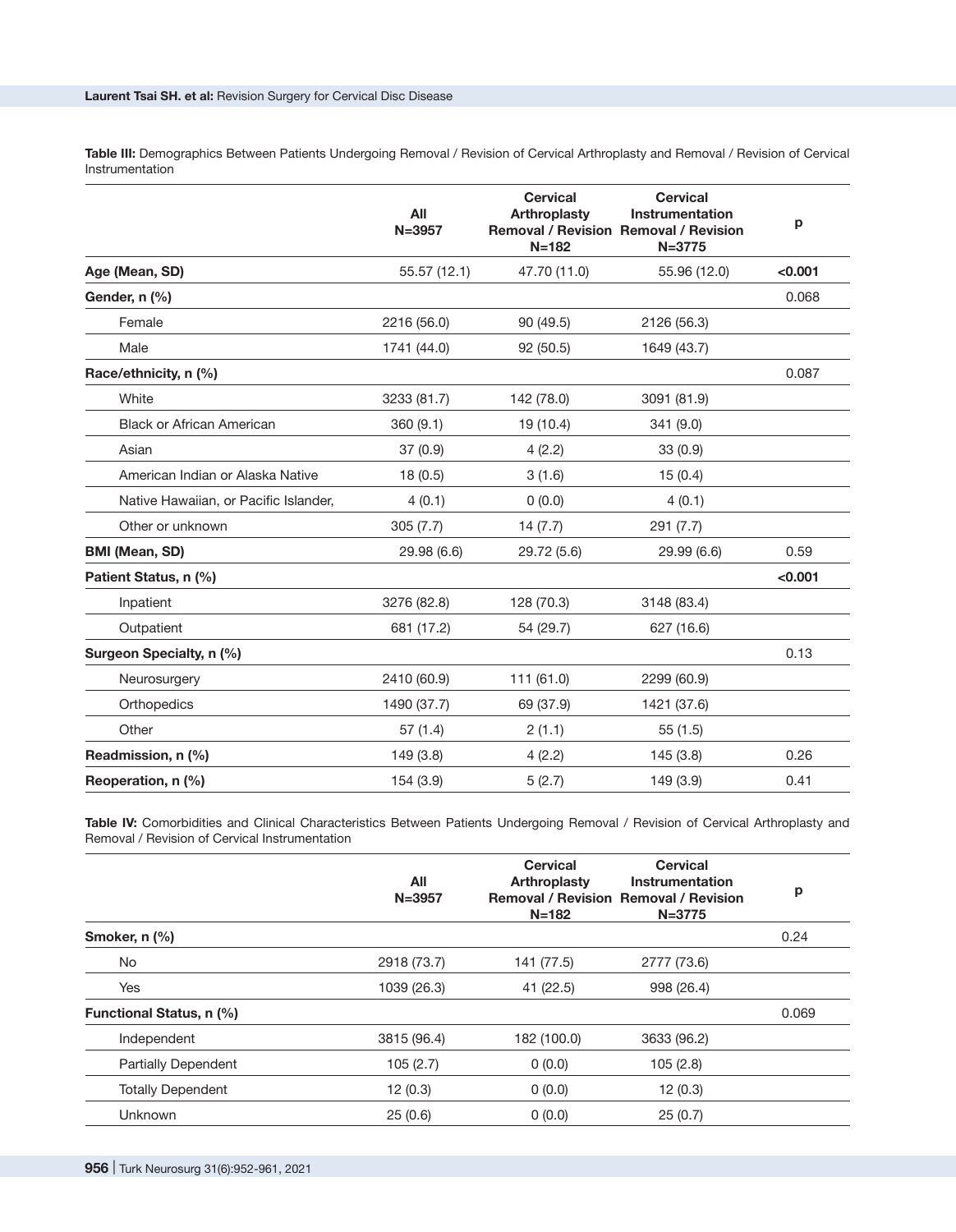|                            | All<br>$N = 3957$ | <b>Cervical</b><br><b>Arthroplasty</b><br>$N = 182$ | <b>Cervical</b><br><b>Instrumentation</b><br><b>Removal / Revision Removal / Revision</b><br>$N = 3775$ | р     |
|----------------------------|-------------------|-----------------------------------------------------|---------------------------------------------------------------------------------------------------------|-------|
| Diabetes, n (%)            |                   |                                                     |                                                                                                         | 0.052 |
| No                         | 3322 (84.0)       | 166 (91.2)                                          | 3156 (83.6)                                                                                             |       |
| Yes                        | 635 (16)          | 16 (8.8)                                            | 619 (16.4)                                                                                              |       |
| Dyspnea, n (%)             |                   |                                                     |                                                                                                         | 0.53  |
| At rest                    | 19(0.5)           | 1(0.5)                                              | 18(0.5)                                                                                                 |       |
| Moderate                   | 229 (5.8)         | 6(3.3)                                              | 223 (5.9)                                                                                               |       |
| <b>No</b>                  | 3708 (93.7)       | 175 (96.2)                                          | 3533 (93.6)                                                                                             |       |
| Unknown                    | $1 (-1)$          | 0(0.0)                                              | $1 (-1)$                                                                                                |       |
| Dialysis, n (%)            |                   |                                                     |                                                                                                         | 0.47  |
| No                         | 3946 (99.7)       | 182 (100.0)                                         | 3764 (99.7)                                                                                             |       |
| Yes                        | 11(0.3)           | 0(0.0)                                              | 11(0.3)                                                                                                 |       |
| Steroid use, n (%)         |                   |                                                     |                                                                                                         | 0.18  |
| No                         | 3793 (95.9)       | 178 (97.8)                                          | 3615 (95.8)                                                                                             |       |
| Yes                        | 164(4.1)          | 4(2.2)                                              | 160 (4.2)                                                                                               |       |
| Bleeding Disorder, n (%)   |                   |                                                     |                                                                                                         | 0.10  |
| <b>No</b>                  | 3900 (98.6)       | 182 (100.0)                                         | 3718 (98.5)                                                                                             |       |
| Yes                        | 57(1.4)           | 0(0.0)                                              | 57(1.5)                                                                                                 |       |
| Disseminated Cancer, n (%) |                   |                                                     |                                                                                                         | 0.27  |
| <b>No</b>                  | 3932 (99.4)       | 182 (100.0)                                         | 3750 (99.3)                                                                                             |       |
| Yes                        | 25(0.6)           | 0(0.0)                                              | 25(0.7)                                                                                                 |       |
|                            |                   |                                                     |                                                                                                         |       |

#### **Table IV:** Cont.

**Table V:** Analysis of 30-day Complications Between Patients Undergoing Removal / Revision of Cervical Arthroplasty and Removal / Revision of Cervical Instrumentation

|                                       | All<br>$N = 3957$ | <b>Cervical</b><br>Arthroplasty<br>$N = 182$ | <b>Cervical</b><br>Instrumentation<br><b>Removal / Revision Removal / Revision</b><br>$N = 3775$ | p    |
|---------------------------------------|-------------------|----------------------------------------------|--------------------------------------------------------------------------------------------------|------|
| Any complications, n (%)              | 180 (4.4)         | 1(0.5)                                       | 167 (4.4)                                                                                        | 0.01 |
| Superficial SSI, n (%)                | 29(0.7)           | 0(0.0)                                       | 29(0.8)                                                                                          | 0.24 |
| Deep SSI, n (%)                       | 34(0.9)           | 1(0.5)                                       | 33(0.9)                                                                                          | 0.64 |
| Organ Space SSI, n (%)                | 33(0.8)           | 0(0.0)                                       | 33(0.9)                                                                                          | 0.21 |
| Wound Dehiscence, n (%)               | 9(0.2)            | 0(0.0)                                       | 9(0.2)                                                                                           | 0.51 |
| Bleeding Requiring Transfusion, n (%) | 16(0.4)           | 0(0.0)                                       | 16(0.4)                                                                                          | 0.39 |
| DVT, n (%)                            | 32(0.8)           | 0(0.0)                                       | 32(0.8)                                                                                          | 0.67 |
| Sepsis, n (%)                         | 39(1.0)           | 0(0.0)                                       | 39(1.0)                                                                                          | 0.17 |
| Septic Shock, n (%)                   | 10(0.3)           | 0(0.0)                                       | 10(0.3)                                                                                          | 0.49 |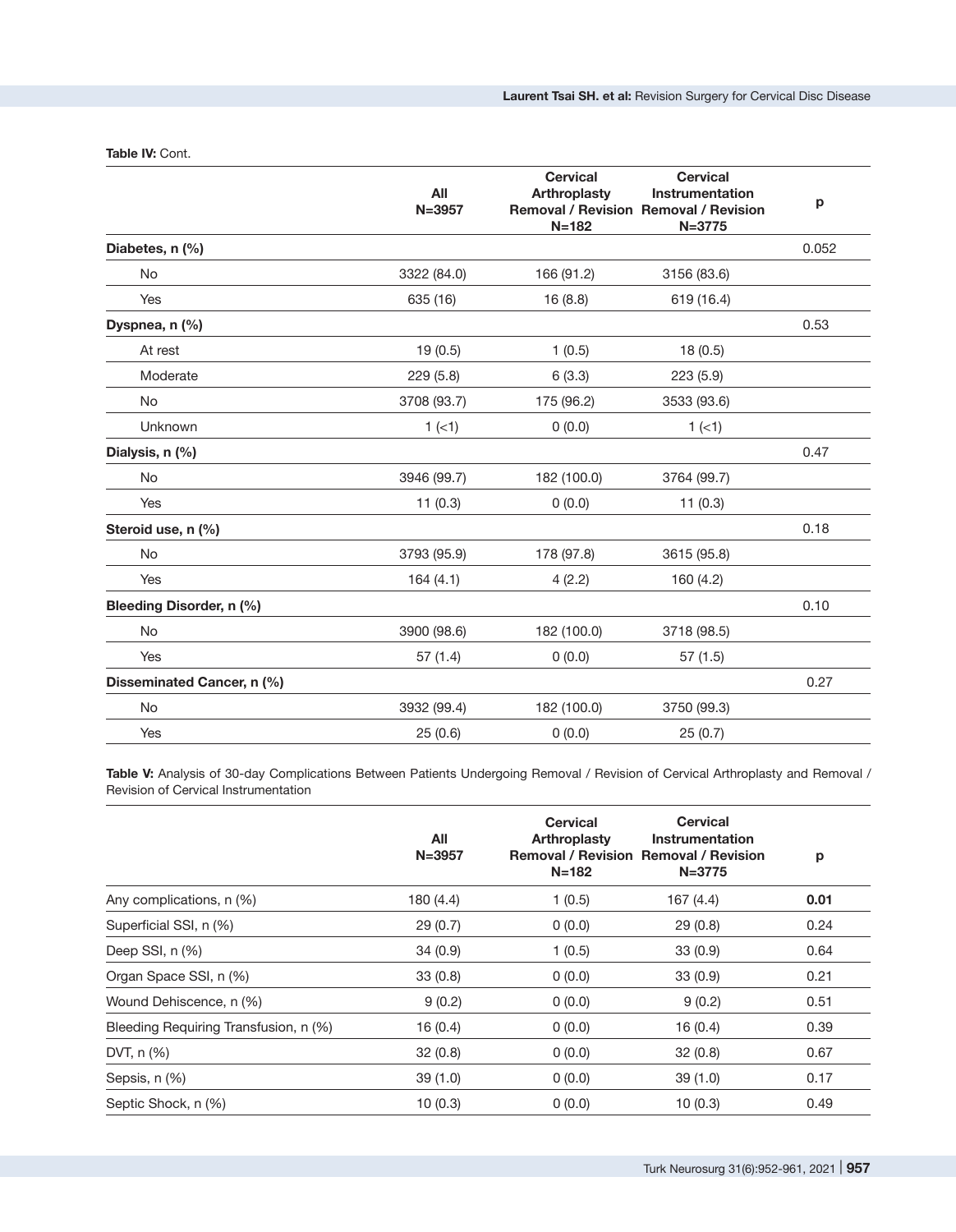**Table VI:** Analysis of 30-Day Reoperations, Related Return to the Operating Room, Readmissions, and Unplanned Readmissions Between Patients Undergoing Removal / Revision of Cervical Arthroplasty and Removal / Revision of Cervical Instrumentation

|                    | All<br>$N = 3957$ | <b>Cervical</b><br>Arthroplasty<br>$N = 182$ | <b>Cervical</b><br>Instrumentation<br><b>Removal / Revision Removal / Revision</b><br>$N = 3775$ | p    |
|--------------------|-------------------|----------------------------------------------|--------------------------------------------------------------------------------------------------|------|
| Readmission, n (%) |                   |                                              |                                                                                                  | 0.26 |
| No                 | 3808 (96.2)       | 178 (97.8)                                   | 3630 (96.2)                                                                                      |      |
| Yes                | 149 (3.8)         | 4(2.2)                                       | 145 (3.8)                                                                                        |      |
| Reoperation, n (%) |                   |                                              |                                                                                                  | 0.41 |
| No                 | 3803 (96.1)       | 177 (97.3)                                   | 3626 (96.1)                                                                                      |      |
| Yes                | 154 (3.9)         | 5(2.7)                                       | 149 (3.9)                                                                                        |      |

**Table VII:** Effect Estimate of Outcomes Between Patients Undergoing Removal / Revision of Cervical Arthroplasty and Removal / Revision of Cervical Instrumentation

|                                    | <b>Unadjusted OR</b><br>$(95% \text{ Cl})$ | p    | <b>Adjusted OR</b><br>$(95% \text{ Cl})$ | p    |
|------------------------------------|--------------------------------------------|------|------------------------------------------|------|
| 30 day readmission                 |                                            |      |                                          |      |
| Removal / Revision arthroplasty    | Ref                                        |      | Ref                                      |      |
| Removal / Revision instrumentation | 1.78 (0.65, 4.85)                          | 0.26 | 1.32 (0.48, 3.68)                        | 0.59 |
| 30 day reoperation                 |                                            |      |                                          |      |
| Removal / Revision arthroplasty    | Ref                                        |      | Ref                                      |      |
| Removal / Revision instrumentation | 1.45 (0.60, 3.59)                          | 0.42 | 1.22 (0.48, 3.10)                        | 0.68 |
| <b>Surgical Site Infection</b>     |                                            |      |                                          |      |
| Removal / Revision arthroplasty    | Ref                                        |      | Ref                                      | 0.13 |
| Removal / Revision instrumentation | 4.67 (0.65, 33.70)                         | 0.13 | 4.96 (0.64, 38.33)                       |      |
| <b>Complications</b>               |                                            |      |                                          |      |
| Removal / Revision arthroplasty    | Ref                                        |      | Ref                                      | 0.04 |
| Removal / Revision instrumentation | 8.38 (1.20, 60.16)                         | 0.04 | 8.00 (1.07, 59.79)                       |      |

*\*adjusted for age, sex, race, comorbidities, surgical specialty, in and outpatient.*

**Table VIII:** Readmission Reasons for Patients Undergoing Removal / Revision of Cervical Arthroplasty and Removal / Revision of Cervical Instrumentation

|                                 | <b>Cervical Arthroplasty Removal /</b><br><b>Revision</b> | <b>Cervical Instrumentation Removal /</b><br><b>Revision</b> |
|---------------------------------|-----------------------------------------------------------|--------------------------------------------------------------|
|                                 | $N = 182$                                                 | $N = 3,775$                                                  |
| Preoperative Symptom Recurrence | 0                                                         | $5(0.1\%)$                                                   |
| Dysphagia                       | 0                                                         | $6(0.1\%)$                                                   |
| Implant Complication            | 0                                                         | 8(0.15%)                                                     |
| DVT/PE                          | $1(0.5\%)$                                                | 8(0.15%)                                                     |
| SSI/Wound related Complication  | 0                                                         | 54 (1.5%)                                                    |
| Postoperative Pain              | 2(1%)                                                     | 9(0.16%)                                                     |
| Other unrelated causes          | 1 (0.5%)                                                  | 43 (1.2%)                                                    |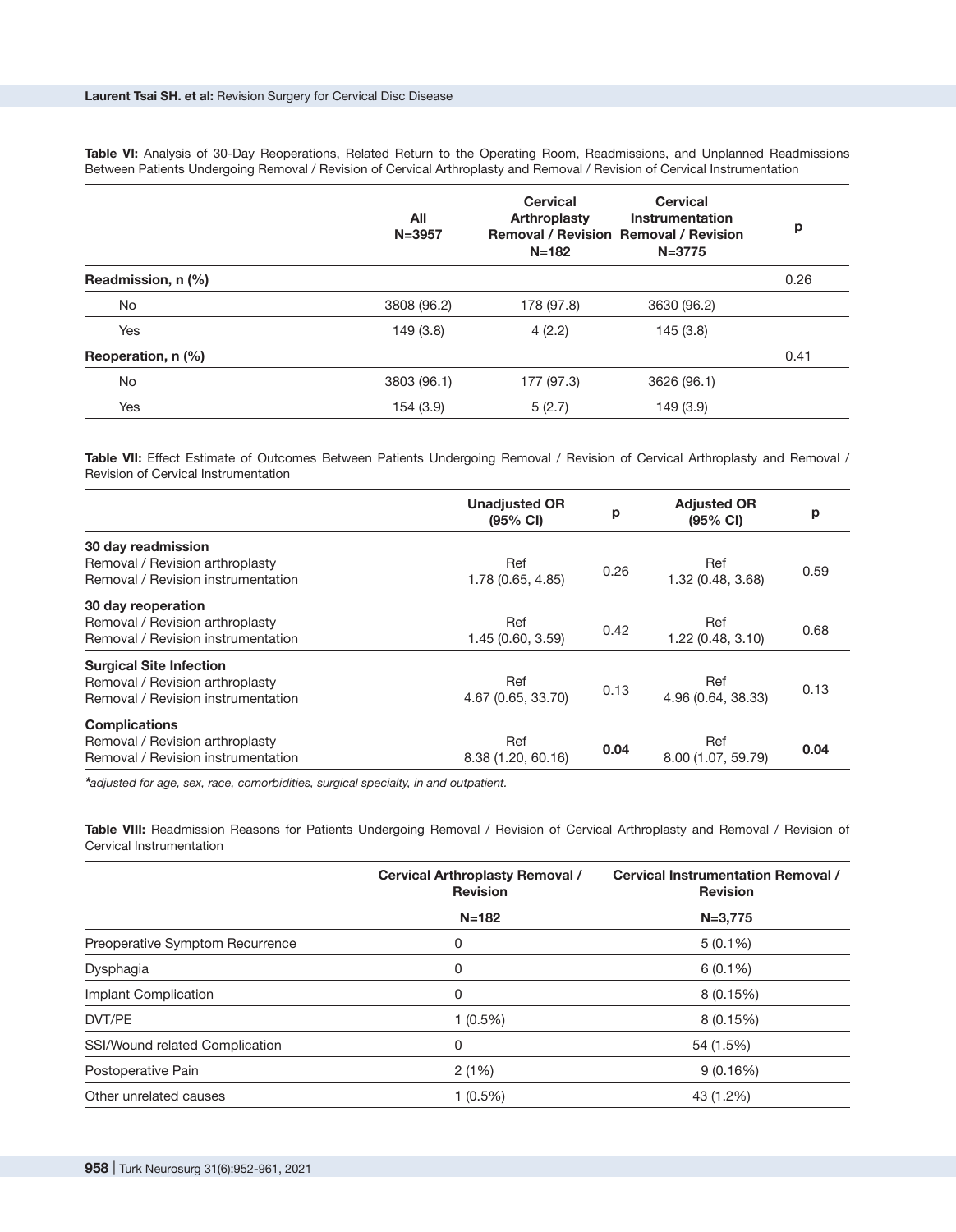|                             | <b>Cervical Arthroplasty</b><br><b>Removal / Revision</b> | <b>Cervical Instrumentation</b><br><b>Removal / Revision</b> |
|-----------------------------|-----------------------------------------------------------|--------------------------------------------------------------|
|                             | $N = 182$                                                 | $N = 3,775$                                                  |
| <b>CSF Leak Repair</b>      | 0                                                         | $2(0.1\%)$                                                   |
| Dysphagia related Procedure | 0                                                         | $9(0.2\%)$                                                   |
| Kyphoplasty                 | 0                                                         | $1(0.1\%)$                                                   |
| Repeat Arthroplasty         | 2(1%)                                                     | 0                                                            |
| <b>Revision Corpectomy</b>  | 0                                                         | $4(0.1\%)$                                                   |
| Revision Decompression      | $1(0.5\%)$                                                | $7(0.2\%)$                                                   |
| <b>Revision Fusion</b>      | 0                                                         | 38 (1%)                                                      |
| Wound related Procedure     | $1(0.5\%)$                                                | 50 (1.1%)                                                    |

Table IX: Reoperation CPT Codes for Patients Undergoing Removal / Revision of Cervical Arthroplasty and Removal / Revision of Cervical Instrumentation

Our analyses indicate that patients undergoing removal or revision arthroplasty had a lower within-30-day complication rate than patients undergoing removal or revision fusion. The finding was sustained in our multivariable analysis after adjusting for age, sex, race, comorbidities, surgical specialty, and in- or out-patient status. Removal or revision fusion was associated with an eight-fold increase in the odds of 30-day complications. Sepsis (1%, n=41), deep SSI (0.9%, n=36), organ-space SSI (0.9%, n=36), and DVT (0.8%, n=34) were higher in the removal or revision fusion group compared to only one patient with a deep SSI in the removal or revision arthroplasty group. The difference between the two groups may be attributed to the longer operation time and higher likelihood of comorbidities in patients undergoing ACDF, which predisposes patients to developing SSI ([28\)](https://paperpile.com/c/5uNCRt/dBJhf). The longer operative time for ACDF may, in turn, be attributed to the requirement for cutting or removal of plates from fusion constructs ([25\)](https://paperpile.com/c/5uNCRt/pZrbi). The wound infection rate for primary ACDF reported in the literature was between 0.1% and 1.6%, and most of the infections occurred in the early postoperative phase with poor wound care (8,9,26). Interestingly, the rate of 30-day SSI did not differ from those with primary ACDF. Late infections following ACDF procedures are rare and commonly associated with esophageal perforation (9,13,19,27,29). Therefore, late deep cervical infection should be considered if the patient had a previous history of ACDF and with dysphagia (6).

In a large study that compared primary ACDF and TDA, there was no significant difference between complications, including cardiac complications and PE rate (7). However, Shah et al. observed a statistical difference in these two adverse events, with the highest rates of cardiac complications and PEs among patients belonging to the ACDF-TDA cohort compared to the others (21).They also found significant wound disruption in the ACDF-TDA cohort, followed by the ACDF and TDA cohorts alone. Failures of revision/removal fusions should allow the surgeon to address issues such as pseudarthrosis, bone graft collapse or hardware migration, and surgical site infections, leading to a longer surgical time for the procedure and higher risk of DVT, cardiac complications, and PEs ([20\)](https://paperpile.com/c/5uNCRt/kbkRA). Our findings also identified higher complication rates in patients undergoing a second surgery, when comparing fusion to arthroplasty.

Due to the higher complication rates after removal or revision fusion, surgeons should identify potential risk factors such as increased ASA class, preoperative anemia, increased age, anesthesia duration, extended operative time, and male sex (11,14). The 30-day readmission rate and 30-day reoperation rate were not statistically significant, although rates were higher in the removal or revision fusion group. The importance of assessing these outcomes is due to the higher financial penalties by the Center for Medicaid and Medicare Services for hospitals with higher than average readmission and reoperation rates (3,24). Quality improvement efforts should focus on targeting this procedure. Bhashyam et al. reported that 2.6% of ACDF patients were readmitted within 30 days, compared with 0.4% of TDA patients (p=0.003); however, a meta-analysis comparing these two procedures concluded that there was no significant difference in short- or long-term readmission rates (4,17). Our rates for readmission after the second surgery were 3.9% for the cervical instrumentation removal/revision group, compared to 2.2% for the cervical arthroplasty removal/revision group. The most common causes of readmission in the removal or revision fusion group were wound-related complications (1.5%, n=54), postoperative pain (0.16%, n=9), implant complications (0.15%, n=8), and DVT/PE (0.15%, n=8).

In our study, we found that the most common reasons for reoperation in the removal or revision fusion group were wound-related procedures (1.2%, n=53), revision fusion (1%, n=42), dysphagia-related procedures (0.2%, n=9), and revision decompression (0.2%, n=8). Bhashyam et al. reported that the type of procedure was not an independent predictor of reoperation, although Shah et al. found that TDA was a significant predictor of reoperation at least two years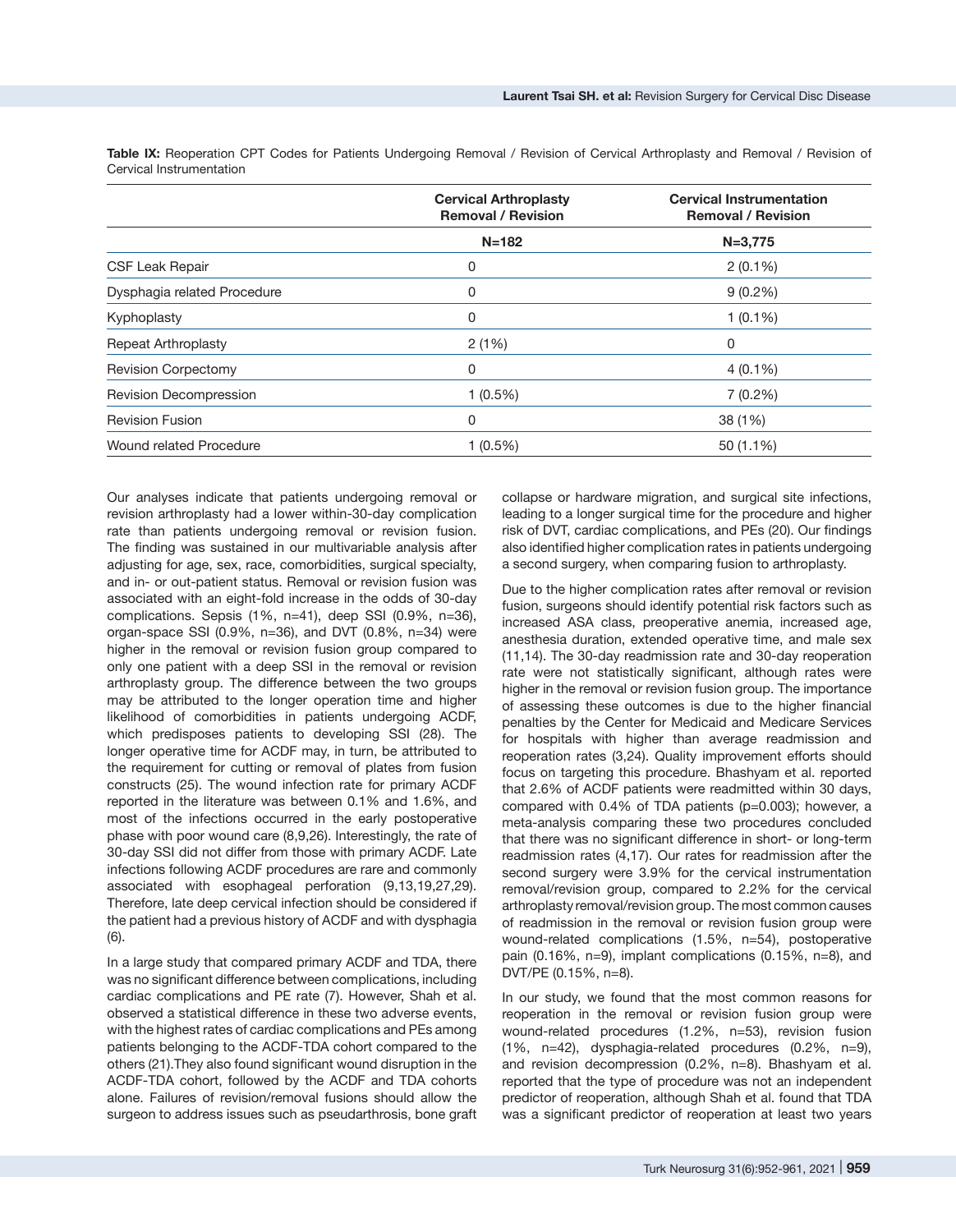postoperatively (OR=2.293, p=0.001) (4,21). Jackson et al. reported that the most common reasons for reoperations at the index level for one- and two-level ACDF with patients of 5-year follow up were radiculopathy, neck pain, and pseudarthrosis, with radiculopathy as the most common indication for secondary surgery among patients who underwent CDA ([12\)](https://paperpile.com/c/5uNCRt/PPT6w).

Although a large sample size from a national, prospectively collected database is one of the main strengths of this study, several limitations should be addressed. First, the lack of information regarding the removal or revision procedures, including operation levels, timing of the removal or revision surgery after the index procedure, and specific reasons for removal or revision remain significant limitations. Similarly, due to coding limitations, we were unable to determine whether the revision procedures were performed at the same level or at an adjacent level. Lastly, miscoding and non-coding by providers are potential sources of error.

# █ **CONCLUSION**

In summary, we found a significantly higher complication rate for removal or revision fusion than for removal or revision arthroplasty. These results were obtained from a surgical quality registry, thereby providing "real-world" evidence. Ultimately, these results can help spine surgeons and care teams identify patients at risk of complications and readmission after undergoing repeat cervical arthroplasty or repeat cervical fusion.

### █ **REFERENCES**

- 1. American College of Surgeons: "ACS National Surgical Quality Improvement Program." n.d. [https://www.facs.org/quality](https://www.facs.org/quality-programs/acs-nsqip)[programs/acs-nsqip](https://www.facs.org/quality-programs/acs-nsqip)[.](http://paperpile.com/b/5uNCRt/rLd68) Accessed May 13, 2020
- 2. [Badhiwala JH, Platt A, Witiw CD, Traynelis VC: Cervical disc](http://paperpile.com/b/5uNCRt/3JHeV) [arthroplasty versus anterior cervical discectomy and fusion:](http://paperpile.com/b/5uNCRt/3JHeV) [A meta-analysis of rates of adjacent-level surgery to 7-year](http://paperpile.com/b/5uNCRt/3JHeV) [follow-up. J Spine Surg \(Hong Kong\) 6\(1\):217-232,](http://paperpile.com/b/5uNCRt/3JHeV) 2020
- 3. [Basques BA, Ondeck NT, Geiger EJ, Samuel AM, Lukasiewicz](http://paperpile.com/b/5uNCRt/BiHTd) [AM, Webb ML, Bohl DD, Massel DH, Mayo BC, Singh K,](http://paperpile.com/b/5uNCRt/BiHTd) [Grauer JN: Differences in short-term outcomes between](http://paperpile.com/b/5uNCRt/BiHTd) [primary and revision anterior cervical discectomy and fusion.](http://paperpile.com/b/5uNCRt/BiHTd) [Spine 42\(4\):253-260,](http://paperpile.com/b/5uNCRt/BiHTd) 2017
- 4. [Bhashyam N, De la Garza Ramos R, Nakhla J, Nasser R, Jada](http://paperpile.com/b/5uNCRt/7BrLA) [A, Purvis TE, Sciubba DM, Kinon MD, Yassari R: Thirty-day](http://paperpile.com/b/5uNCRt/7BrLA) [readmission and reoperation rates after single-level anterior](http://paperpile.com/b/5uNCRt/7BrLA) [cervical discectomy and fusion versus those after cervical](http://paperpile.com/b/5uNCRt/7BrLA) [disc replacement. Neurosurg Focus 42\(2\):E6,](http://paperpile.com/b/5uNCRt/7BrLA) 2017
- 5. [Bydon M, Xu R, Macki M, De la Garza-Ramos R, Sciubba](http://paperpile.com/b/5uNCRt/XD8ye) [DM, Wolinsky JP, Witham TF, Gokaslan ZL, Bydon A: Adjacent](http://paperpile.com/b/5uNCRt/XD8ye) [segment disease after anterior cervical discectomy and fusion](http://paperpile.com/b/5uNCRt/XD8ye) [in a large series. Neurosurgery](http://paperpile.com/b/5uNCRt/XD8ye) 74(2):139-146, 2014
- 6. [Chaudhary SB, Vives MJ, Basra SK, Reiter MF: Postoperative](http://paperpile.com/b/5uNCRt/zOmkM) [spinal wound infections and postprocedural diskitis. J Spinal](http://paperpile.com/b/5uNCRt/zOmkM) [Cord Med 30\(5\):441-451,](http://paperpile.com/b/5uNCRt/zOmkM) 2007
- 7. [Chen YC, Zhang L, Li EN, Ding LX, Zhang GA, Hou Y,](http://paperpile.com/b/5uNCRt/OZNJW) [Yuan W: Late deep cervical infection after anterior cervical](http://paperpile.com/b/5uNCRt/OZNJW) [discectomy and fusion: A case report and literature review.](http://paperpile.com/b/5uNCRt/OZNJW) [BMC Musculoskelet Dis 20\(1\):437](http://paperpile.com/b/5uNCRt/OZNJW), 2019
- 8. Christiano LD[, Goldstein IM: Late prevertebral abscess after](http://paperpile.com/b/5uNCRt/IhziX)  [anterior cervical fusion. Spine 36\(12\):E798–802](http://paperpile.com/b/5uNCRt/IhziX), 2011
- 9. Fountas KN[, Kapsalaki EZ, Nikolakakos LG, Smisson HF,](http://paperpile.com/b/5uNCRt/dqSkj)  [Johnston KW, Grigorian AA, Lee GP, Robinson Jr JS: Anterior](http://paperpile.com/b/5uNCRt/dqSkj)  [cervical discectomy and fusion-associated complications.](http://paperpile.com/b/5uNCRt/dqSkj)  [Spine 32\(21\):2310-2317](http://paperpile.com/b/5uNCRt/dqSkj), 2007
- 10. Ghobrial GM[, Lavelle WF, Florman JE, Riew DK, Levi AD:](http://paperpile.com/b/5uNCRt/w9SLp)  Symptomatic adiacent level disease requiring surgery: [Analysis of 10-year results from a prospective, randomized,](http://paperpile.com/b/5uNCRt/w9SLp)  [clinical trial comparing cervical disc arthroplasty to anterior](http://paperpile.com/b/5uNCRt/w9SLp)  [cervical fusion. Neurosurg](http://paperpile.com/b/5uNCRt/w9SLp) 84(2):347-354, 2019
- 11. Gruskay J[A, Fu M, Basques BA, Bohl DD, Buerba RA,](http://paperpile.com/b/5uNCRt/es9HS)  [Webb ML, Grauer JN: Factors affecting length of stay and](http://paperpile.com/b/5uNCRt/es9HS)  [complications after elective anterior cervical discectomy and](http://paperpile.com/b/5uNCRt/es9HS)  [fusion. J Spinal Disord Tech 29\(1\):E34–42](http://paperpile.com/b/5uNCRt/es9HS), 2016
- 12. Jackson R[J Davis RJ, Hoffman GA, Bae HW, Hisey MS, Kim](http://paperpile.com/b/5uNCRt/PPT6w)  [KD, Gaede SE, Nunley PD: Subsequent surgery rates after](http://paperpile.com/b/5uNCRt/PPT6w)  [cervical total disc replacement using a mobi-c cervical disc](http://paperpile.com/b/5uNCRt/PPT6w)  [prosthesis versus anterior cervical discectomy and fusion: a](http://paperpile.com/b/5uNCRt/PPT6w)  [prospective randomized clinical trial with 5-year follow-up. J](http://paperpile.com/b/5uNCRt/PPT6w)  [Neurosurg Spine 24\(5\):734-745,](http://paperpile.com/b/5uNCRt/PPT6w) 2016
- 13. [Jin SW, Kim SH, Choi JI, Ha SK, Lim DJ: Late infection from](http://paperpile.com/b/5uNCRt/6aoMo)  [anterior cervical discectomy and fusion after twenty years.](http://paperpile.com/b/5uNCRt/6aoMo)  [Korean J Spine 11\(1\):22-24,](http://paperpile.com/b/5uNCRt/6aoMo) 2014
- 14. [Kerezoudis P, Rajjoub KR, Goncalves S, Alvi MA, Elminawy](http://paperpile.com/b/5uNCRt/P8ZpT)  [M, Alamoudi A, Nassr A, Habermann EB, Bydon M: Anterior](http://paperpile.com/b/5uNCRt/P8ZpT)  [versus posterior approaches for thoracic disc herniation:](http://paperpile.com/b/5uNCRt/P8ZpT)  [association with postoperative complications. Clin Neurol](http://paperpile.com/b/5uNCRt/P8ZpT)  [Neurosurg 167:17-23,](http://paperpile.com/b/5uNCRt/P8ZpT) 2018
- 15. [Koerner, JD, Kepler CK, Albert TJ: Revision surgery for failed](http://paperpile.com/b/5uNCRt/SK04j)  [cervical spine reconstruction: Review article. HSS J 11\(1\): 2-8](http://paperpile.com/b/5uNCRt/SK04j), 2015
- 16. [Lee SB, Cho KS: Cervical arthroplasty versus anterior cervical](http://paperpile.com/b/5uNCRt/2Tje7)  [fusion for symptomatic adjacent segment disease after](http://paperpile.com/b/5uNCRt/2Tje7)  [anterior cervical fusion surgery: Review of treatment in 41](http://paperpile.com/b/5uNCRt/2Tje7)  [patients.](http://paperpile.com/b/5uNCRt/2Tje7) Clin Neurol Neurosurg 162:59-66, 2017
- 17. [Maharaj MM, Mobbs RJ, Hogan J, Zhao DF, Rao PJ, Phan](http://paperpile.com/b/5uNCRt/JStD8)  [K: Anterior cervical disc arthroplasty \(ACDA\) versus anterior](http://paperpile.com/b/5uNCRt/JStD8)  [cervical discectomy and fusion \(ACDF\): A systematic review](http://paperpile.com/b/5uNCRt/JStD8)  [and meta-analysis. J Spine Surg \(Hong Kong\) 1\(1\):72-85](http://paperpile.com/b/5uNCRt/JStD8), 2015
- 18. [Niedzielak TR, Ameri BJ, Emerson B, Vakharia RM, Roche](http://paperpile.com/b/5uNCRt/aGLth)  [MW, Malloy IV JP: Trends in cervical disc arthroplasty and](http://paperpile.com/b/5uNCRt/aGLth)  [revisions in the medicare database. J Spine Surg](http://paperpile.com/b/5uNCRt/aGLth) 4(3):522- 528, 2018
- 19. [Park MK, Cho DC, Bang WS, Kim KT, Sung JK: Recurrent](http://paperpile.com/b/5uNCRt/gZnVT)  [esophageal perforation after anterior cervical spine surgery:](http://paperpile.com/b/5uNCRt/gZnVT)  [Case report. Eur Spine J 27 Suppl 3:515-519,](http://paperpile.com/b/5uNCRt/gZnVT) 2018
- 20. [Schoenfeld AJ, Herzog JP, Dunn JC, Bader JO, Belmont](http://paperpile.com/b/5uNCRt/kbkRA)  [PJ: Patient-based and surgical characteristics associated](http://paperpile.com/b/5uNCRt/kbkRA)  [with the acute development of deep venous thrombosis and](http://paperpile.com/b/5uNCRt/kbkRA)  [pulmonary embolism after spine surgery. Spine](http://paperpile.com/b/5uNCRt/kbkRA) 38(21):1892- 1898, 2013